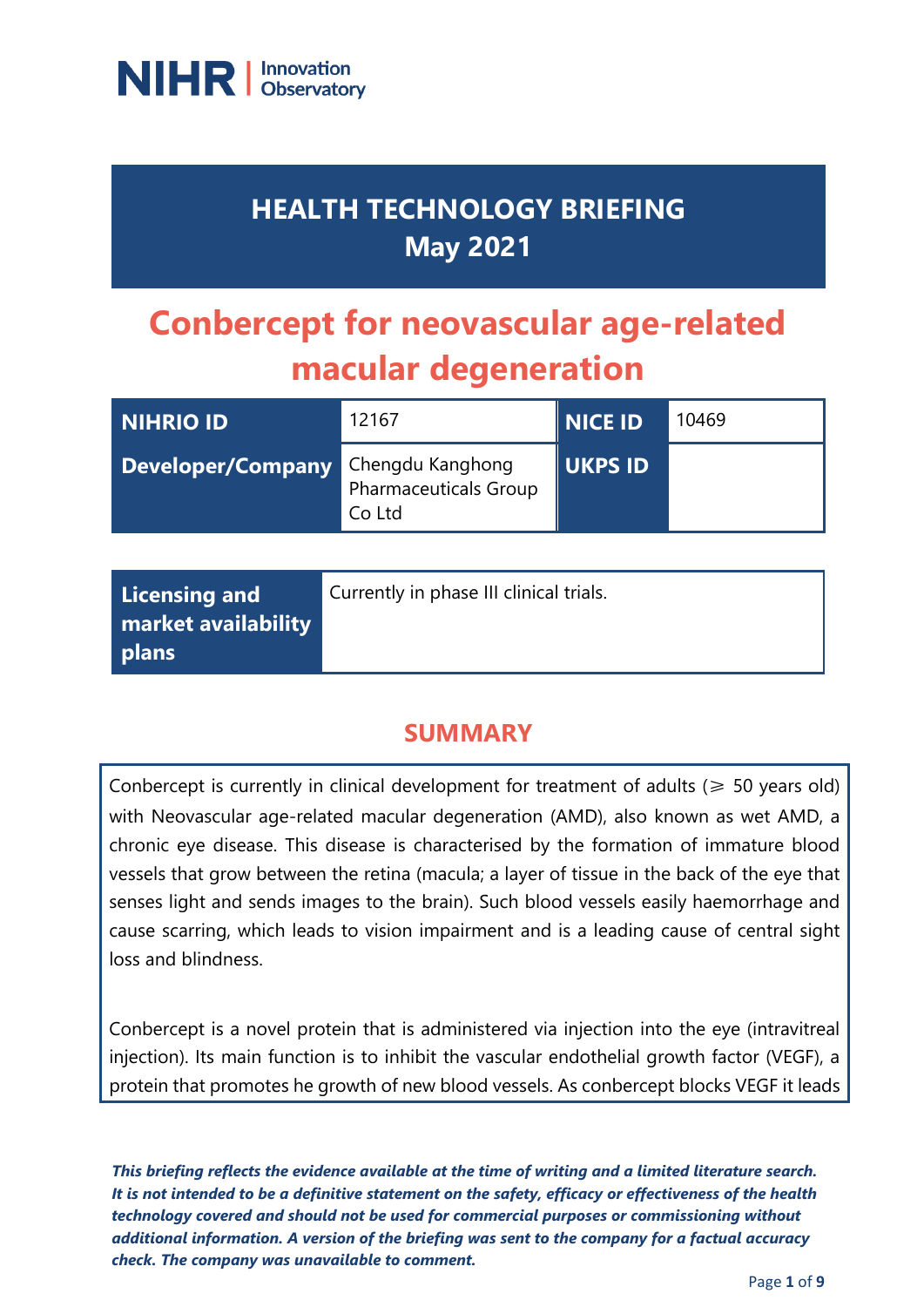to reduced growth of the abnormal blood vessels to treat neovascular AMD. If licensed, Conbercept may offer an additional treatment option for patients with neovascular AMD.

## **PROPOSED INDICATION**

Treatment of patients with neovascular age-related macular degeneration (AMD).<sup>1,2</sup>

## **TECHNOLOGY**

#### **DESCRIPTION**

Conbercept (KH-902) is a recombinant fusion protein.<sup>3</sup> It is a novel vascular endothelial growth factor (VEGF) inhibitor.<sup>4</sup> Specifically, it binds to the human VEGFR-1 and -2 combined with the Fc portion of the human immunoglobulin  $G-1<sup>5</sup>$  As the drug blocks VEGF it leads to regression of the abnormal blood vessels to treat neovascular AMD.<sup>3</sup>

Conbercept is currently in phase III clinical development for treatment of adults ( $\geq$  50 years old) with neovascular AMD (NCT03577899; PANDA-1 and NCT03630952; PANDA-2). During the trials the patients are provided with either a 0.5mg or 1.0mg intravitreal injection on day 1, week 4 and week 8. The 0.5mg group then receives a dose every 8 weeks thereafter, while the 1.0mg group receives a dose every 12 weeks. For a total of 92 weeks.<sup>1,2</sup>

#### **INNOVATION AND/OR ADVANTAGES**

If licenced conbercept will offer an additional treatment option for patients with neovascular AMD. Conbercept could be advantageous due to its high affinity, lower VEGF dissociation (compared to other treatments such as aflibercept), decreased adhesion to extracellular matrix and a lower isoelectric point that results in a longer clearance time.<sup>3</sup>

#### **DEVELOPMENT STATUS AND/OR REGULATORY DESIGNATIONS**

Conbercept does not currently have marketing authorisation in the EU/UK for any indication.

Conbercept is currently in phase II and III clinical development for uveitis, macular oedema and VEGF. Additionally, conbercept is currently in phase II clinical development for diabetic macular edema $6$ 

## **PATIENT GROUP**

#### **DISEASE BACKGROUND**

Age-related macular degeneration (AMD) is a progressive, degenerative disease of the central retina (macula) that leads to irreversible blindness, primarily in central vision.<sup>3-5</sup> There are two main types of AMD, neovascular (wet) and non-neovascular (dry) AMD.<sup>4</sup>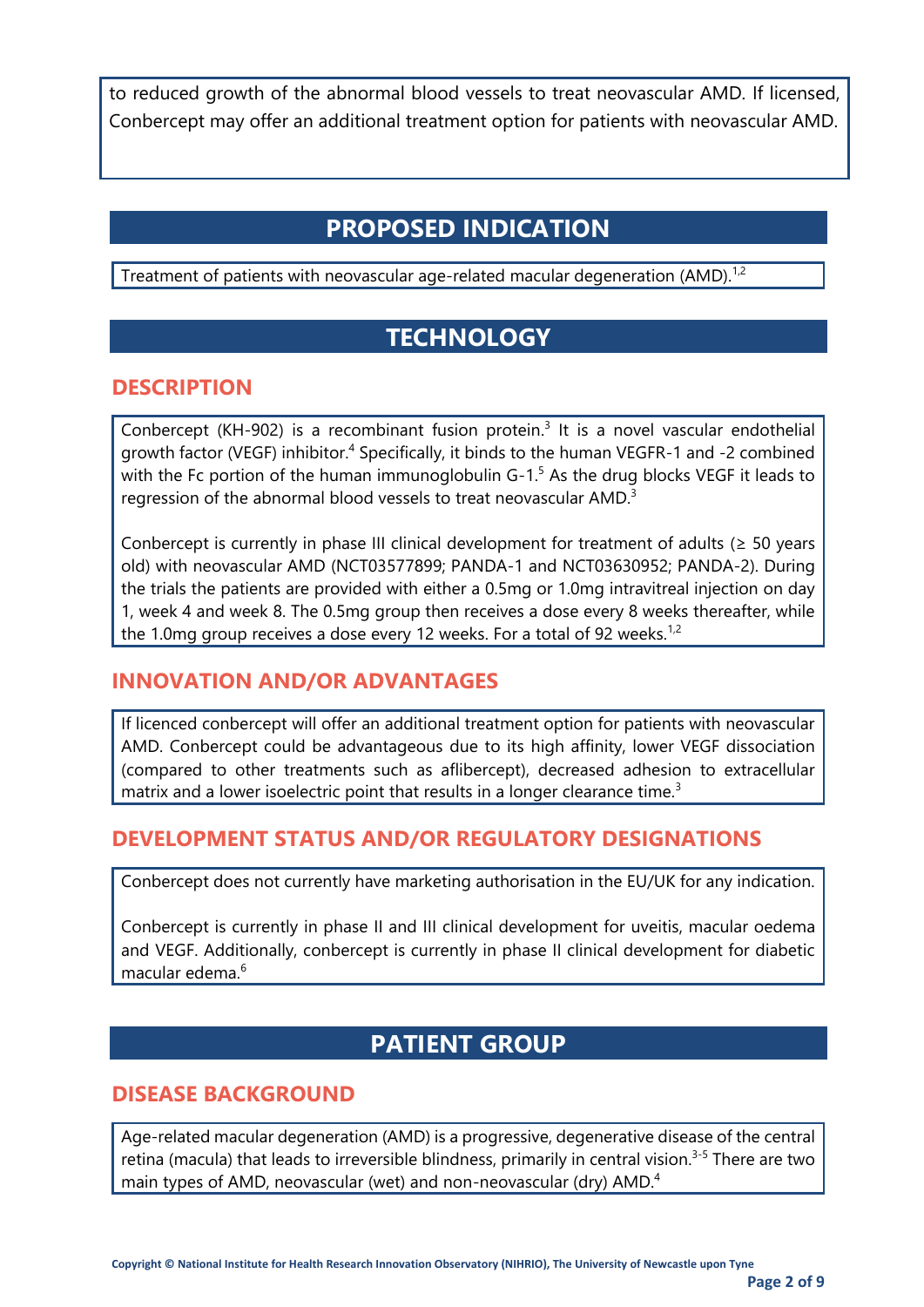Neovascular AMD is characterised by the formation of immature blood vessels that grow between the retinal pigment epithelial cells and photoreceptor cells in the centre of the retina (known as choroidal neovascularisation; CNV). Such blood vessels easily haemorrhage and cause scarring in the macula, which leads to vision impairment. The protein VEGF, which induces new blood vessel formation (angiogenesis), vascular permeability and inflammation, has been implicated in the development and progression of CNV. CNV can be subdivided into classic and occult forms according to its appearance on investigation by fluorescein angiography.<sup>7</sup> Classic lesions appear early, are well-defined and leak intensely, whereas occult lesions appear early to mid-phase, leak less intensely and are ill-defined.<sup>8</sup> A mixture of classic and occult CNV can occur in the same lesion. CNV can also be described in terms of its location: the fovea is the central part of the macula, and CNV that develops below the foveal area is termed "subfoveal CNV".<sup>7</sup>

The condition usually affects people who are over 50 years old, and the risk increases significantly with age. The most cited risk factor for AMD is cigarette smoking; the risk of developing AMD is 3.6 times greater for current and former smokers than for people who have never smoked.<sup>7</sup> Hypertension, obesity, lack of exercise, a diet high in fat, a diet low in omega 3 and 6 and a family history of neovascular AMD are also common risk factors.<sup>9</sup>

Neovascular AMD accounts for 10% of all cases of AMD, but about 60% of those are considered advanced at presentation. Progression of neovascular AMD varies from a few months to three years. If left untreated, the diagnosis is poor with a significant visual loss (6/60 or worse) occurring within two to three years.<sup>10</sup> People with macular degeneration retain their peripheral vision but lose central vision. Loss of central vision, particularly when affecting both eyes, is associated with a loss of quality of life, affecting the ability to read, recognise faces and drive, and with an increased risk of falls and potentially significant loss of independence.<sup>7</sup>

#### **CLINICAL NEED AND BURDEN OF DISEASE**

The prevalence of late AMD in the UK among people aged 50 years or over is 2.4% (from a meta-analysis applied to UK 2007–09 population data). This increases to 4.8% in people aged 65 years or over, and 12.2% in people aged 80 years or over.<sup>11</sup>

The prevalence of neovascular AMD in the UK among people aged 50 years and over is between 1.2% and 6.3%. Estimates indicate that around 39,800 people develop neovascular AMD in the UK each year. $9$ 

There has been a significant increase in hospital activity in England for episodes with a primary diagnosis of AMD, from less than 10,000 episodes in the years 2005/06 to over 75,000 episodes in the years  $2013/14$ .<sup>9</sup> Due to the aging population, the number of people with neovascular AMD will increase during the next decades.<sup>12</sup>

In England, between 2019-20, there were 55,681 finished consultant episodes (FCE) of degeneration of macular and posterior pole (ICD-10 code H35.3), which includes those with neovascular AMD and active subfoveal CNV.<sup>13-15</sup> Of those FCE there were 54,155 day cases and  $1,084$  FCE bed days.<sup>13</sup>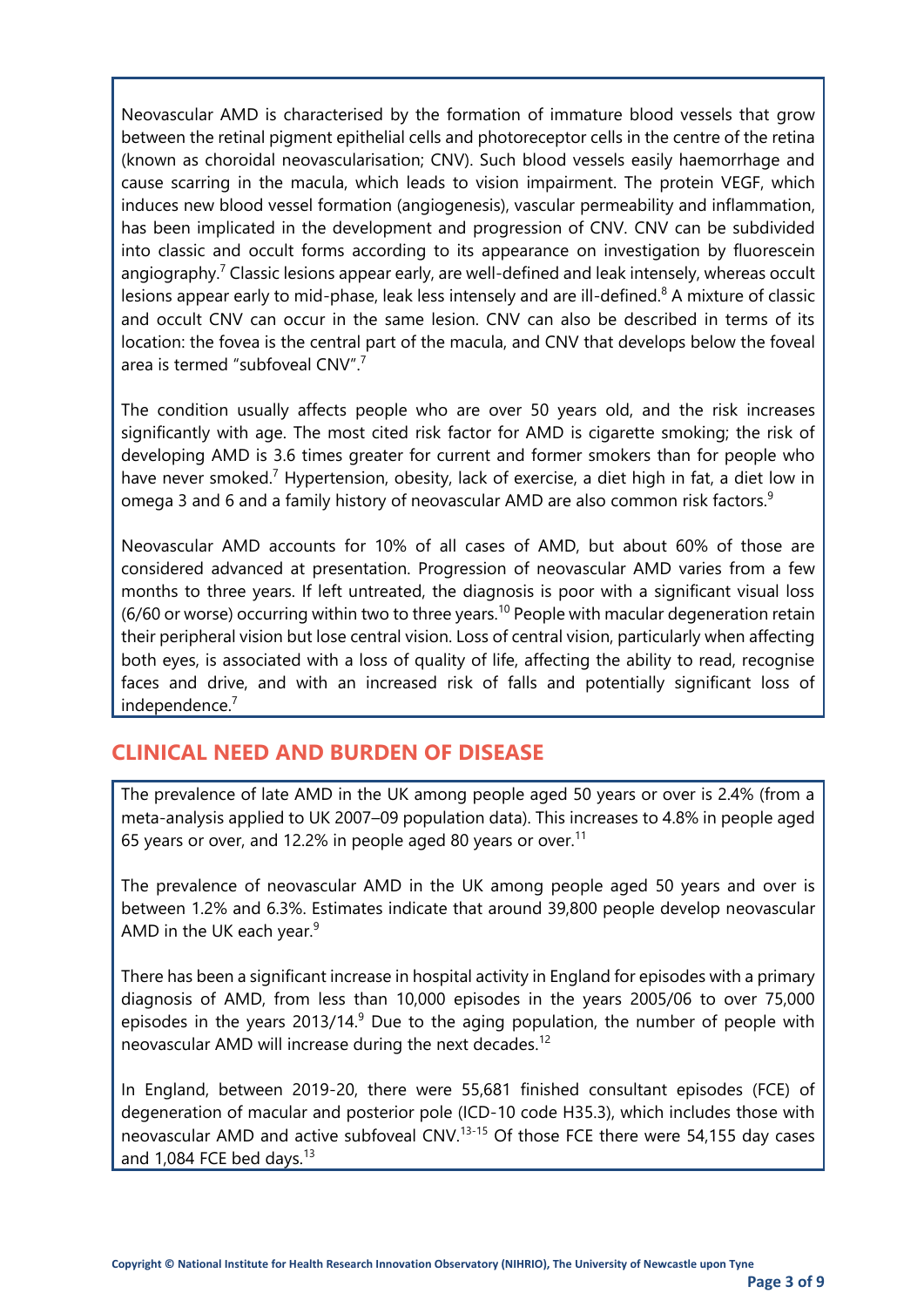## **PATIENT TREATMENT PATHWAY**

#### **TREATMENT PATHWAY**

Treatment is dependent upon the type of AMD. For neovascular (wet) AMD regular eye injection may be required and, very occasionally, photodynamic therapy (a light treatment) to aid in vision worsening prevention.<sup>16</sup>

#### **CURRENT TREATMENT OPTIONS**

According to NICE guidelines for treating neovascular age-related macular degeneration the following antiangiogenic therapies:<sup>17</sup>

- Brolucizumab is recommended as an option in adults, only if the eye been treated is has the best corrected visual acuity between 6/12 and 9/69; there is no permanent structural damage to the central fovea; the lesion size is less than or equal to 12-disc areas in greatest linear dimension; and there is recent presumed disease progression.
- Aflibercept is recommended only if it is used in accordance with the recommendations for ranibizumab in NICE technology appraisal guidance 155 and the manufacturer provides the discount agreed in the patient access scheme.
- Ranibizumab and pegaptanib is recommended when the best corrected visual acuity between 6/12 and 9/69; there is no permanent structural damage to the central fovea; the lesion size is less than or equal to 12 disc areas in greatest linear dimension; there is recent presumed disease progression; and the manufacturer provides it with the agreed discount in the patient access scheme.

#### **PLACE OF TECHNOLOGY**

If licenced, conbercept will offer an additional treatment option for patients with neovascular AMD.

| <b>Trial</b>        | PANDA-1; NCT03577899; A multicentre, double-masked,<br>randomized, dose-ranging trial to evaluate the efficacy<br>and safety trial of conbercept intravitreal injection for<br>neovascular age-related macular degeneration (PANDA-<br>1) |  |
|---------------------|-------------------------------------------------------------------------------------------------------------------------------------------------------------------------------------------------------------------------------------------|--|
|                     | <b>Phase III - Active, not recruiting</b>                                                                                                                                                                                                 |  |
|                     |                                                                                                                                                                                                                                           |  |
|                     | Locations - Europe (not incl. UK), USA, Canada and other                                                                                                                                                                                  |  |
|                     | countries                                                                                                                                                                                                                                 |  |
|                     | Primary completion date - October, 2020                                                                                                                                                                                                   |  |
| <b>Trial design</b> | Randomised, parallel assignment, quadruple-blinded                                                                                                                                                                                        |  |
| <b>Population</b>   | $N = 1140$ (estimated); men and women (1 year post                                                                                                                                                                                        |  |
|                     | menopausal or surgically sterilised, or a negative pregnancy                                                                                                                                                                              |  |
|                     | test and take highly effective contraception) ≥50 years old at                                                                                                                                                                            |  |
|                     | the screening visit; no previous treatment for neovascular                                                                                                                                                                                |  |
|                     |                                                                                                                                                                                                                                           |  |
|                     | AMD; have active subfoveal choroidal neovascularization                                                                                                                                                                                   |  |
|                     | lesions secondary to AMD (incl. polypoidal                                                                                                                                                                                                |  |

## **CLINICAL TRIAL INFORMATION**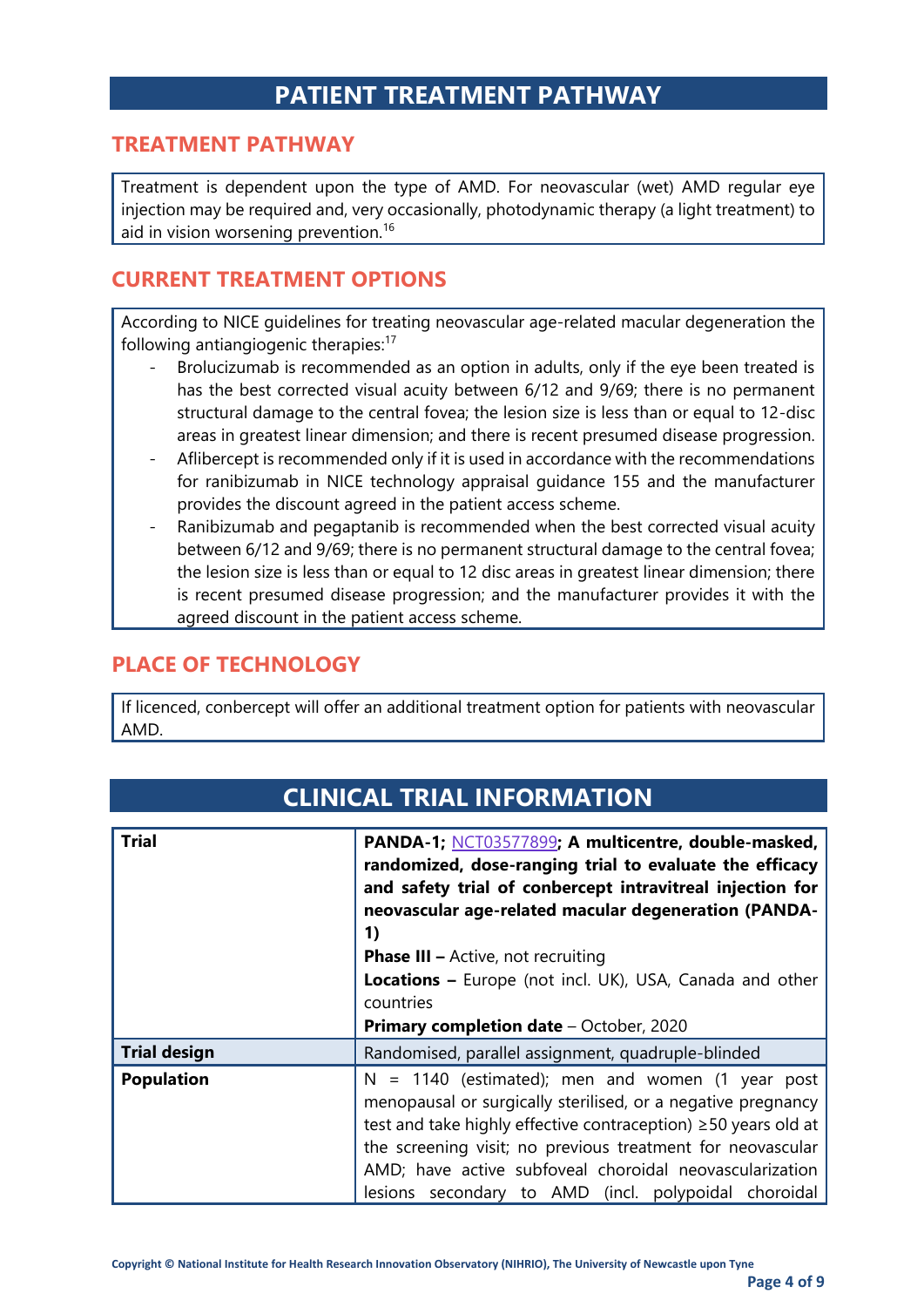|                           | vasculopathy); an ETDRS BCVA letter score of 78 to 25 in<br>study screening.                                                                                                                                                                                                                                                                                                                                                                                                                          |
|---------------------------|-------------------------------------------------------------------------------------------------------------------------------------------------------------------------------------------------------------------------------------------------------------------------------------------------------------------------------------------------------------------------------------------------------------------------------------------------------------------------------------------------------|
| Intervention(s)           | Participants receive a 0.5mg conbercept intravitreal<br>injection at day 1, week 4 and week 8 (three injection<br>loading dose), and treated every eight weeks<br>thereafter (0.5mg, q8w) for a total of 92 weeks<br>treatment in the study eye.<br>Participant receive a 1.0mg conbercept intravitreal<br>injection at day 1, week 4 and week 8 (three injection<br>loading dose), and treated every twelve weeks<br>thereafter (1.0mg, q12w) for a total of 92 weeks<br>treatment in the study eye. |
| Comparator(s)             | Participants receive a 2.0mg aflibercept (Eylea®) intravitreal<br>injection at day 1, week 4 and week 8 (three injection loading<br>dose), and treated every eight weeks thereafter (2.0mg, q8w)<br>for a total of 92 weeks treatment in the study eye.                                                                                                                                                                                                                                               |
| <b>Outcome(s)</b>         | Mean change from baseline in best corrected visual acuity<br>(BCVA) at week 36 in the study eye, as assessed by early<br>treatment of diabetic retinopathy study (ETDRS).<br>See trial record for a full list of other outcomes.                                                                                                                                                                                                                                                                      |
| <b>Results (efficacy)</b> |                                                                                                                                                                                                                                                                                                                                                                                                                                                                                                       |
| <b>Results (safety)</b>   |                                                                                                                                                                                                                                                                                                                                                                                                                                                                                                       |

| <b>Trial</b>        | PANDA-2; NCT03630952; A multicentre, double-masked,<br>randomized, dose-ranging trial to evaluate the efficacy<br>and safety trial of conbercept intravitreal injection for<br>neovascular age-related macular degeneration (PANDA-<br>2).<br><b>Phase III - Active, not recruiting.</b><br><b>Locations - Europe (incl. UK), USA, and other countries</b><br>Primary completion date - December, 2020                                                |
|---------------------|-------------------------------------------------------------------------------------------------------------------------------------------------------------------------------------------------------------------------------------------------------------------------------------------------------------------------------------------------------------------------------------------------------------------------------------------------------|
| <b>Trial design</b> | Randomised, parallel assignment, quadruple-blinded                                                                                                                                                                                                                                                                                                                                                                                                    |
| <b>Population</b>   | $N = 1140$ (estimated); men and women (1 year post<br>menopausal or surgically sterilised, or a negative pregnancy<br>test and take highly effective contraception) ≥50 years old at<br>the screening visit; no previous treatment for neovascular<br>AMD; have active subfoveal choroidal neovascularization<br>lesions secondary to AMD (incl. polypoidal choroidal<br>vasculopathy); an ETDRS BCVA letter score of 78 to 25 in<br>study screening. |
| Intervention(s)     | Participants receive a 0.5mg conbercept intravitreal<br>injection at day 1, week 4 and week 8 (three injection<br>loading dose), and treated every eight weeks<br>thereafter (0.5mg, q8w) through week 36. At week 40<br>visit, the criteria based pro re nata approach will begin                                                                                                                                                                    |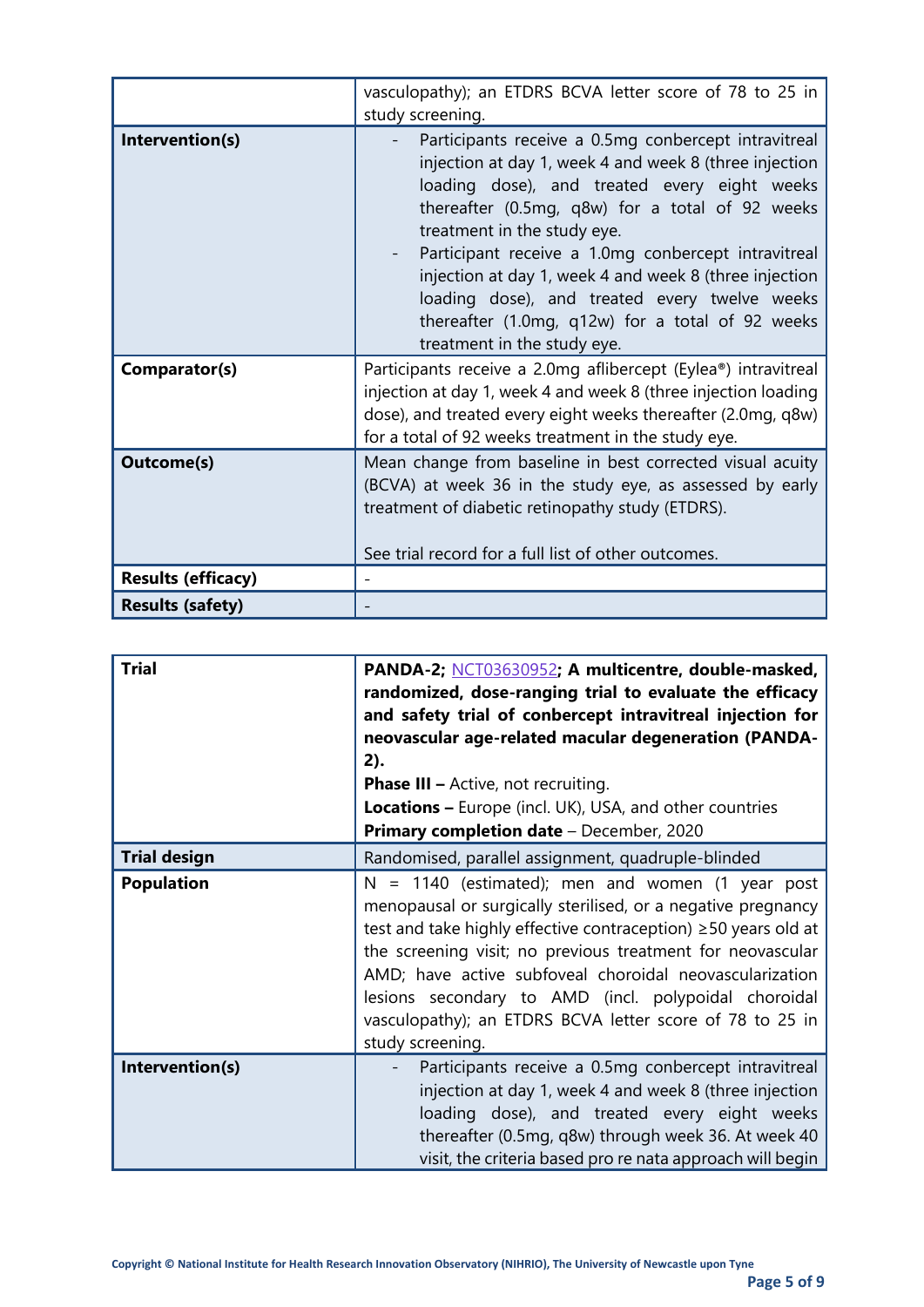|                           | through the end of the treatment at wee 92, for a total<br>of 92 weeks treatment in the study eye.<br>Participant receive a 1.0mg conbercept intravitreal<br>injection at day 1, week 4 and week 8 (three injection<br>loading dose), and treated every twelve weeks<br>thereafter (1.0mg, q12w) through week 36. At week<br>40 visit, the criteria based pro re nata approach will<br>begin through the end of the treatment at wee 92, for<br>a total of 92 weeks treatment in the study eye. |  |
|---------------------------|-------------------------------------------------------------------------------------------------------------------------------------------------------------------------------------------------------------------------------------------------------------------------------------------------------------------------------------------------------------------------------------------------------------------------------------------------------------------------------------------------|--|
| Comparator(s)             | Participants receive a 2.0mg aflibercept (Eylea®) intravitreal<br>injection at day 1, week 4 and week 8 (three injection loading<br>dose), and treated every eight weeks thereafter (2.0mg, q8w)<br>through week 36. At week 40 visit, the criteria based pro re<br>nata approach will begin through the end of the treatment at<br>wee 92, for a total of 92 weeks treatment in the study eye.                                                                                                 |  |
| <b>Outcome(s)</b>         | Mean change from baseline in best corrected visual acuity<br>(BCVA) at week 36 in the study eye, as assessed by early<br>treatment of diabetic retinopathy study (ETDRS).<br>See trial record for a full list of other outcomes.                                                                                                                                                                                                                                                                |  |
| <b>Results (efficacy)</b> |                                                                                                                                                                                                                                                                                                                                                                                                                                                                                                 |  |
| <b>Results (safety)</b>   |                                                                                                                                                                                                                                                                                                                                                                                                                                                                                                 |  |

## **ESTIMATED COST**

The cost of conbercept is not yet known.

## **RELEVANT GUIDANCE**

#### **NICE GUIDANCE**

- NICE technology appraisal. Brolucizumab for treating wet age-related macular degeneration. (TA672). February 2021
- NICE clinical guidance. Age-related macular degeneration (NG82). January 2018
- NICE interventional procedures guidance. Miniature lens system implantation for advanced age-related macular degeneration (IPG565). September 2016
- NICE technology appraisal. Aflibercept solution for injection for treating wet agerelated macular degeneration (TA 294). July 2013
- NICE technology appraisal. Ranibizumab and pegaptanib for the treatment of agerelated macular degeneration (TA155). May 2012
- NICE interventional procedures guidance. Macular translocation with 360° retinotomy for wet age-related macular degeneration (IPG340). May 2010
- NICE interventional procedures guidance. Limited macular translocation for wet agerelated macular degeneration (IPG339). May 2010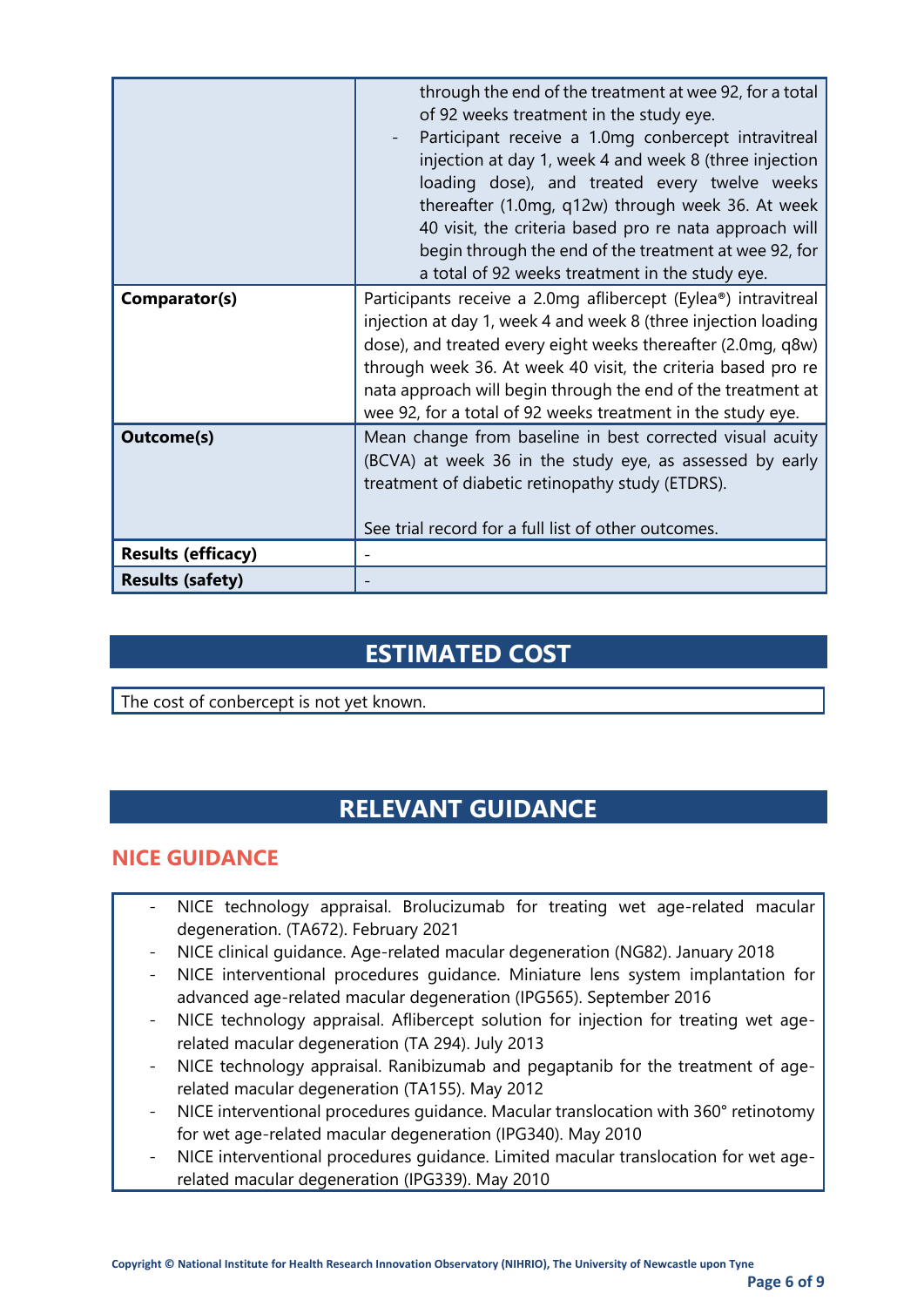- NICE interventional procedures guidance. Transpupillary thermotherapy for agerelated macular degeneration (IPG58). May 2004
- NICE interventional procedures quidance. Radiotherapy for age-related macular degeneration (IPG49). March 2004

#### **NHS ENGLAND (POLICY/COMMISSIONING) GUIDANCE**

NHS England. 2013/14 NHS Standard Contract for Specialised Ophthalmology (Adult). D12/S/a

#### **OTHER GUIDANCE**

- European Society of Retina Specialists (EURETINA). Guidelines for the Management of Neovascular Age-Related Macular Degeneration. September 2014. 18
- The College of Optometrists and The Royal College of Ophthalmologists. Commissioning better eye care: Age-related macular degeneration. November 2013.<sup>19</sup>

## **ADDITIONAL INFORMATION**

Chengdu Kanghong Pharmaceuticals Group Co Ltd did not enter information about this technology onto the UK PharmaScan database; the primary source of information for UK horizon scanning organisations on new medicines in development. As a result, the NIHR Innovation Observatory has had to obtain data from other sources. UK PharmaScan is an essential tool to support effective NHS forward planning; allowing more effective decision making and faster uptake of innovative new medicines for patients who could benefit. We urge pharmaceutical companies to use UK PharmaScan so that we can be assured of up-to-date, accurate and comprehensive information on new medicines.

No information was received from Chengdu Kanghong Pharmaceuticals Group Co Ltd in the preparation of this technology briefing.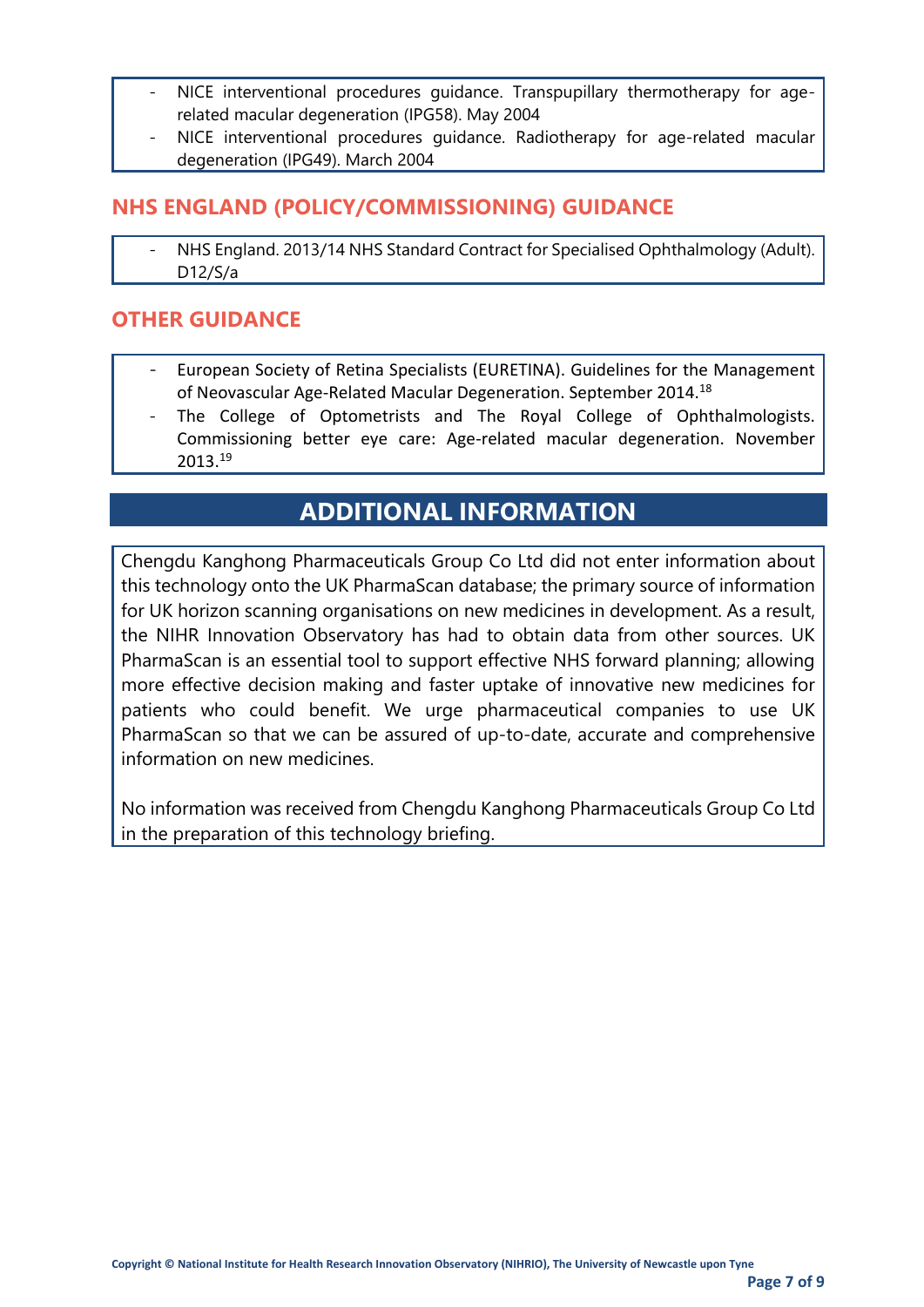## **REFERENCES**

1 ClinicalTrials.gov. *Efficacy and Safety Trial of Conbercept Intravitreal Injection for Neovascular Age-related Macular Degeneration (PANDA-2).Trial ID: NCT03630952. 2018. Active, not recruiting.* Available from: <https://clinicaltrials.gov/ct2/show/NCT03630952?term=NCT03630952&draw=2&rank=1> [Accessed 30 April 2021] 2 ClinicalTrials.gov. *Efficacy and Safety Trial of Conbercept Intravitreal Injection for Neovascular Age-related Macular Degeneration (PANDA-1). Trial ID: NCT03577899. 2018. Active, not recruiting.* Available from: <https://clinicaltrials.gov/ct2/show/NCT03577899?term=NCT03577899&draw=2&rank=1> [Accessed 30 April 2021] 3 Nguyen TT, Guymer R. Conbercept (KH-902) for the treatment of neovascular age-related macular degeneration. *Expert Review of Clinical Pharmacology*. 2015 2015/09/03;8(5):541-8. Available from: [https://doi.org/10.1586/17512433.2015.1075879.](https://doi.org/10.1586/17512433.2015.1075879) 4 Zhang J, Liang Y, Xie J, Li D, Hu Q, Li X, et al. Conbercept for patients with age-related macular degeneration: a systematic review. *BMC Ophthalmology*. 2018 2018/06/15;18(1):142. Available from: [https://doi.org/10.1186/s12886-018-0807-1.](https://doi.org/10.1186/s12886-018-0807-1) 5 Li X, Xu G, Wang Y, Xu X, Liu X, Tang S, et al. Safety and Efficacy of Conbercept in Neovascular Age-Related Macular Degeneration: Results from a 12-Month Randomized Phase 2 Study: AURORA Study. *Ophthalmology*. 2014 2014/09/01/;121(9):1740-7. Available from: [https://doi.org/10.1016/j.ophtha.2014.03.026.](https://doi.org/10.1016/j.ophtha.2014.03.026) 6 ClinicalTrials.gov. *Search: Conbercept, Phase 3, Pase 2.* 2021. Available from: [https://clinicaltrials.gov/ct2/results?term=conbercept&recrs=b&recrs=a&recrs=f&recrs=d&recr](https://clinicaltrials.gov/ct2/results?term=conbercept&recrs=b&recrs=a&recrs=f&recrs=d&recrs=e&age_v=&gndr=&type=&rslt=&phase=1&phase=2&Search=Apply) [s=e&age\\_v=&gndr=&type=&rslt=&phase=1&phase=2&Search=Apply](https://clinicaltrials.gov/ct2/results?term=conbercept&recrs=b&recrs=a&recrs=f&recrs=d&recrs=e&age_v=&gndr=&type=&rslt=&phase=1&phase=2&Search=Apply) [Accessed 30 April 2021] 7 National Institute for Health and Care Excellence. *Ranibizumab and pegaptanib for the treatment of age-related macular degeneration (guidance TA155).* Last update: May 2012. Available from: [https://www.nice.org.uk/guidance/ta155/resources/ranibizumab-and-pegaptanib-for-the](https://www.nice.org.uk/guidance/ta155/resources/ranibizumab-and-pegaptanib-for-the-treatment-of-agerelated-macular-degeneration-pdf-82598316423109)[treatment-of-agerelated-macular-degeneration-pdf-82598316423109](https://www.nice.org.uk/guidance/ta155/resources/ranibizumab-and-pegaptanib-for-the-treatment-of-agerelated-macular-degeneration-pdf-82598316423109) [Accessed 30 April 2021] 8 Domalpally A, Danis RP. *Fluorescein Angiography in Neovascular AMD.* 2008. Available from: <https://www.reviewofophthalmology.com/article/fluorescein-angiography-in-neovascular-amd> [Accessed 30 April 2021] 9 National Institute for Health and Care Excellence. *Age-related macular degeneration (NG82).* 2018. Available from: [https://www.nice.org.uk/guidance/ng82/resources/agerelated-macular](https://www.nice.org.uk/guidance/ng82/resources/agerelated-macular-degeneration-pdf-1837691334853)[degeneration-pdf-1837691334853](https://www.nice.org.uk/guidance/ng82/resources/agerelated-macular-degeneration-pdf-1837691334853) [Accessed 30 April 2021] 10 Greater Manchester Medicines Management Group (GMMMG). *Macular drugs pathway (Version 1.2).* Last update: Nov 2017. Available from: [http://gmmmg.nhs.uk/docs/guidance/GMMMG-](http://gmmmg.nhs.uk/docs/guidance/GMMMG-Macular-Drugs-Pathways-v-1-2-FINAL.pdf)[Macular-Drugs-Pathways-v-1-2-FINAL.pdf](http://gmmmg.nhs.uk/docs/guidance/GMMMG-Macular-Drugs-Pathways-v-1-2-FINAL.pdf) [Accessed 30 April 2021] 11 Owen CG, Jarrar Z, Wormald R, Cook DG, Fletcher AE, Rudnicka AR. The estimated prevalence and incidence of late stage age related macular degeneration in the UK. *British Journal of Ophthalmology*. 2012;96(5):752. Available from: [https://doi.org/10.1136/bjophthalmol-2011-](https://doi.org/10.1136/bjophthalmol-2011-301109) [301109.](https://doi.org/10.1136/bjophthalmol-2011-301109) 12 Colijn JM, Buitendijk GHS, Prokofyeva E, Alves D, Cachulo ML, Khawaja AP, et al. Prevalence of Age-Related Macular Degeneration in Europe: The Past and the Future. (1549-4713 (Electronic)). Available from: [https://doi.org/10.1016/j.ophtha.2017.05.035.](https://doi.org/10.1016/j.ophtha.2017.05.035) 13 NHS Digital. *Hospital Admitted Patient Care Activity 2019-20.* 2019-20. Available from: [https://digital.nhs.uk/data-and-information/publications/statistical/hospital-admitted-patient](https://digital.nhs.uk/data-and-information/publications/statistical/hospital-admitted-patient-care-activity/2019-20)[care-activity/2019-20](https://digital.nhs.uk/data-and-information/publications/statistical/hospital-admitted-patient-care-activity/2019-20) [Accessed 30 April 2021] 14 American Academy of Ophthalmology- EyeNet. *How to use the ICD-10 codes for age-related macular degeneration.* 2017. Available from: [https://www.aao.org/eyenet/article/how-to-use](https://www.aao.org/eyenet/article/how-to-use-the-icd-10-codes-for-amd)[the-icd-10-codes-for-amd](https://www.aao.org/eyenet/article/how-to-use-the-icd-10-codes-for-amd) [Accessed 30 April 2021] 15 McCune DiRoO. *ICD-1- Updates.* 2016. Available from: <https://www.reviewofophthalmology.com/article/icd10-updates> [Accessed 30 April 2021]